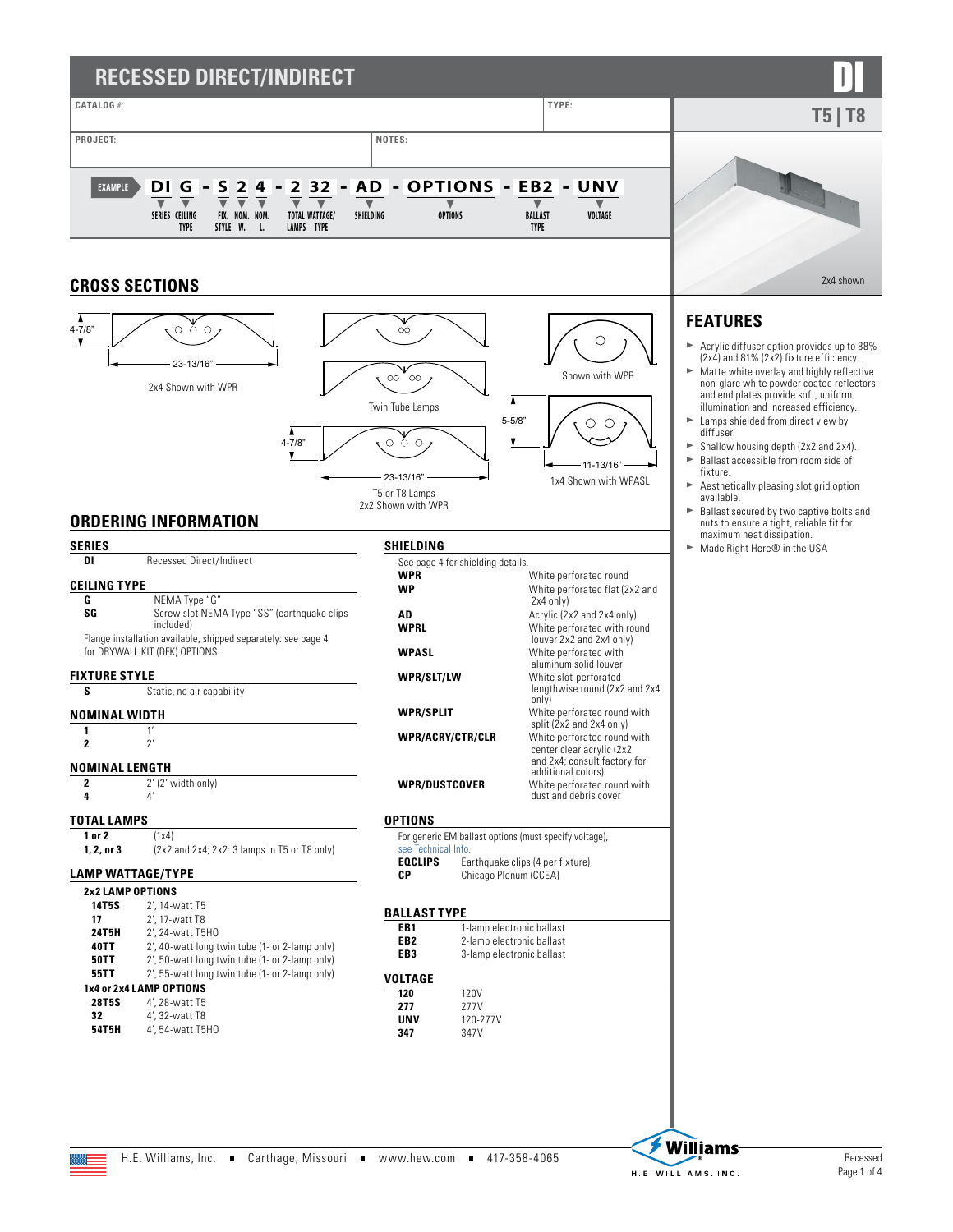

# DI **RECESSED DIRECT/INDIRECT**

# **T5** | T8 **PHOTOMETRY – 2x4 WPR** Catalog #: **DIG-S24-232-WPR**

## **SPECIFICATIONS**

**Housing** – 20-gauge die-formed C.R.S. **Reflector** – Precision die-formed C.R.S. with highly reflective non-glare matte white polyester powder coated finish.

**Shielding** – Die-formed C.R.S., 50% open perforation, white polyester powder coated diffuser with matte white acrylic overlay. **Finish** – Highly reflective non-glare matte white polyester powder coat bonded to phosphate-free, multi-stage pretreated metal. All parts painted after fabrication to facilitate installation, increase efficiency, and inhibit corrosion.

**Electrical** – Electronic ballast standard, instant start T8 (1x4 and 2x4), program start T5 (1x4 and 2x4), rated Class P.

|             | 2x2 only                |                  |
|-------------|-------------------------|------------------|
| Lamp        | Instant<br><b>Start</b> | Program<br>Start |
| T5          |                         |                  |
| T8          |                         |                  |
| 40TT        |                         |                  |
| <b>50TT</b> |                         |                  |
| 55TT        |                         |                  |

**Mounting** – NEMA Type "G" standard. NEMA Type "SS" available (earthquake clips included). Flange installation available, shipped separately: [see page 4 for](#page-3-0)  [DRYWALL KIT \(DFK\) OPTIONS](#page-3-0).

### **Labels** –

- UL/CUL listed as recessed fluorescent luminaire suitable for dry or damp locations.
- City of Chicago Environmental Air approved when specified with CP option.



**TEST REPORT INFORMATION**

|                        | DISTRIBUTION      | CANDLEPOWER                                    |                |
|------------------------|-------------------|------------------------------------------------|----------------|
| 3833.0                 | Vertical<br>Angle | Horizontal<br>Anale<br>0°<br>$90^\circ$<br>45° | Zonal<br>umens |
| L8                     | $0^{\circ}$       | 1432.1432.1432.                                |                |
| 2                      | $5^{\circ}$       | 1433.1433.1433.                                | 136.8          |
| $90^{\circ}$<br>o      | $15^\circ$        | 1412.1425.1439.                                | 403.8          |
| 5°<br>0°<br>$80^\circ$ | $25^\circ$        | 1270.1308.1348.                                | 605.5          |
| $70^{\circ}$           | $35^\circ$        | 1068.1140.1213.                                | 715.9          |
|                        | $45^\circ$        | 895.1036.1153.                                 | 797.9          |
| ⊁ <sub>60°</sub><br>١° | $55^\circ$        | 620, 822, 933.                                 | 717.4          |
|                        | $65^\circ$        | 601 610<br>378.                                | 545.2          |
|                        | $75^\circ$        | 177, 256, 248.                                 | 257.5          |
|                        | $85^\circ$        | 36.<br>42.<br>44                               | 43.1           |
|                        | $90^\circ$        | 3.<br>3<br>4.                                  |                |

|                |           | <b>LUMEN SUMMARY</b>                       |      |                                    |
|----------------|-----------|--------------------------------------------|------|------------------------------------|
|                | Zone      |                                            |      | Lumens   % Lamp   % Fixture        |
| ı              | $0 - 30$  | 1146.                                      | 19.4 | 27.1                               |
| ns             | $0 - 40$  | 1862.                                      | 31.6 | 44.1                               |
|                | $0 - 60$  | 3377                                       | 57.2 | 80.0                               |
| 8              | $0 - 90$  | 4223.                                      | 71.6 | 100.0                              |
| 8              |           | <b>Total Luminaire:</b>                    |      |                                    |
| 5              | $0 - 180$ | 4223.                                      | 71.6 | 100.0                              |
| 9              |           | <b>Total Luminaire Optical Efficiency:</b> |      |                                    |
| 9              | 71.6%     |                                            |      |                                    |
| 4              |           | IES Spacing Criteria: End = 1.2            |      |                                    |
| $\overline{c}$ |           |                                            |      | $Diagonal = 1.3$<br>$Across = 1.3$ |
| 5              |           |                                            |      |                                    |
| 1              |           |                                            |      |                                    |
|                |           |                                            |      |                                    |

| ZONAL CAVITY COEFFICIENTS<br>Ceiling<br>.80<br>.70<br>.50<br>.70, 08, 05, 050, 050, 07, 06, 050, 07,<br>Wall<br>.85.08.081.83.83.83.080.080<br>$\Omega$<br>1<br>.78. 69. 71. 71. 74. 77. 77. 78. 79. 79.<br>$\overline{\phantom{a}}$<br>.72.67.62 .70.65.61 .63.07 .67.<br>Room Cavity Ratio<br>3<br>.66 .59 .53 .64 .58 .53 .56 .51 .48<br>.41, 45, 46, 46, 51, 45, 46, 46, 52, 61.<br>4<br>5<br>.35, 39, 39, 39, 39, 40, 40, 40, 55, 55,<br>.51 .41 .35 .49 .41 .35 .39 .34 .30<br>6<br>$\overline{7}$<br>.47 .37 .31 .45 .36 .30 .35 .30 .26 |    |  |                                          |  |  |  |
|-------------------------------------------------------------------------------------------------------------------------------------------------------------------------------------------------------------------------------------------------------------------------------------------------------------------------------------------------------------------------------------------------------------------------------------------------------------------------------------------------------------------------------------------------|----|--|------------------------------------------|--|--|--|
|                                                                                                                                                                                                                                                                                                                                                                                                                                                                                                                                                 |    |  |                                          |  |  |  |
|                                                                                                                                                                                                                                                                                                                                                                                                                                                                                                                                                 |    |  |                                          |  |  |  |
|                                                                                                                                                                                                                                                                                                                                                                                                                                                                                                                                                 |    |  |                                          |  |  |  |
|                                                                                                                                                                                                                                                                                                                                                                                                                                                                                                                                                 |    |  |                                          |  |  |  |
|                                                                                                                                                                                                                                                                                                                                                                                                                                                                                                                                                 |    |  |                                          |  |  |  |
|                                                                                                                                                                                                                                                                                                                                                                                                                                                                                                                                                 |    |  |                                          |  |  |  |
|                                                                                                                                                                                                                                                                                                                                                                                                                                                                                                                                                 |    |  |                                          |  |  |  |
|                                                                                                                                                                                                                                                                                                                                                                                                                                                                                                                                                 |    |  |                                          |  |  |  |
|                                                                                                                                                                                                                                                                                                                                                                                                                                                                                                                                                 |    |  |                                          |  |  |  |
|                                                                                                                                                                                                                                                                                                                                                                                                                                                                                                                                                 |    |  |                                          |  |  |  |
|                                                                                                                                                                                                                                                                                                                                                                                                                                                                                                                                                 | 8  |  | .43.33.27 .42.33.27 .33.27 .43.          |  |  |  |
|                                                                                                                                                                                                                                                                                                                                                                                                                                                                                                                                                 | 9  |  | .39. 23. 28. 29. 29. 29. 24. 38. 39. 39. |  |  |  |
|                                                                                                                                                                                                                                                                                                                                                                                                                                                                                                                                                 | 10 |  | .17. 21. 26. 21. 26. 26. 21. 27. 27. 37. |  |  |  |

Effective Floor Cavity Reflectance = .20

### **PHOTOMETRY - 2x4 AD** Catalog #: DIG-S24-232-AD

| TEST REPORT<br>INFORMATION                         | <b>CANDLEPOWER</b><br>DISTRIBUTION |                 |                                   |                 |                        |
|----------------------------------------------------|------------------------------------|-----------------|-----------------------------------|-----------------|------------------------|
| Test Report #: 14225.0<br>►<br>Date: 07/25/08<br>► | Vertical<br>Angle                  | ŋ۰              | <b>Horizontal</b><br>Anale<br>45° | $90^\circ$      | Zonal<br><b>Lumen:</b> |
| Lamp Type: F32T8<br>►                              | $0^{\circ}$                        | 1759.1759.1759. |                                   |                 |                        |
| Lamp Quantity: 2<br>►                              | $5^\circ$                          |                 | 1771.1766.1763.                   |                 | 168.6                  |
| $90^\circ$<br>n۰                                   | $15^\circ$                         | 1752.1769.1784. |                                   |                 | 501.2                  |
| 45°<br>$80^\circ$<br>90°                           | $25^\circ$                         | 1565.1614.1666. |                                   |                 | 747.8                  |
| $70^{\circ}$                                       | $35^\circ$                         | 1339.1439.1527. |                                   |                 | 901.6                  |
|                                                    | $45^\circ$                         | 1028.1188.1309. |                                   |                 | 912.4                  |
| $60^\circ$<br>$50^\circ$                           | $55^\circ$                         |                 |                                   | 792. 986. 1124. | 873.2                  |
| $40^\circ$                                         | $65^\circ$                         | 510.            |                                   | 697 787         | 670.6                  |
| $30^\circ$                                         | $75^\circ$                         |                 |                                   | 257. 364. 404.  | 374.1                  |
| $\dot 20^\circ$<br>$10^{\circ}$<br>'n۰             | $85^\circ$                         | 62.             | 84.                               | 82              | 85.9                   |
|                                                    | $90^\circ$                         | $\Omega$ .      | $\Omega$ .                        | O               |                        |

|        |           |                         |                                            |                                    |                   |                           |                   | Catalog $\#$ : D  |    |
|--------|-----------|-------------------------|--------------------------------------------|------------------------------------|-------------------|---------------------------|-------------------|-------------------|----|
|        |           | <b>LUMEN SUMMARY</b>    |                                            |                                    |                   | <b>ZONAL CAVITY COEFI</b> |                   |                   |    |
|        |           |                         |                                            | Zone   Lumens   % Lamp   % Fixture |                   | Ceilina                   | .80               |                   |    |
| Zonal  | $0 - 30$  | 1418.                   | 24.0                                       | 27.1                               |                   | Wall                      |                   | $.70$ $.50$ $.30$ | ÷  |
| Lumens | $0 - 40$  | 2319.                   | 39.3                                       | 44.3                               |                   | $\Omega$                  |                   | 1.061.061.061     |    |
|        | $0 - 60$  | 4105.                   | 69.6                                       | 78.4                               |                   |                           | .97 .93 .90       |                   | J  |
| 168.6  | $0 - 90$  | 5235.                   | 88.7                                       | 100.0                              |                   | $\mathfrak{p}$            | $.89$ $.82$ $.76$ |                   | J  |
| 501.2  |           | <b>Total Luminaire:</b> |                                            |                                    |                   | 3                         |                   |                   |    |
| 747.8  | $0 - 180$ | 5235.                   | 88.7                                       | 100.0                              |                   |                           | $.81$ $.72$ $.66$ |                   |    |
| 901.6  |           |                         | <b>Total Luminaire Optical Efficiency:</b> |                                    |                   | 4                         | .75 .64 .57       |                   |    |
| 912.4  | 88.7%     |                         |                                            |                                    |                   | 5                         | .68 .57 .49       |                   | J  |
| 873.2  |           |                         | IES Spacing Criteria: End = 1.2            |                                    | Room Cavity Ratio | 6                         | $.62$ $.51$ $.43$ |                   | l, |
| 670.6  |           |                         |                                            | $Diagonal = 1.3$<br>$Across = 1.3$ |                   | 7                         | .58 .46 .38       |                   | J  |
| 374.1  |           |                         |                                            |                                    |                   | 8                         | .53 .41 .33       |                   | J  |
| 85.9   |           |                         |                                            |                                    |                   | 9                         | .49.37.29         |                   | J. |
|        |           |                         |                                            |                                    |                   |                           |                   |                   |    |

|                   | ZONAL CAVITY COLFFICIENTS |                |     |                                                  |                         |  |     |  |
|-------------------|---------------------------|----------------|-----|--------------------------------------------------|-------------------------|--|-----|--|
|                   | Ceilina                   | .80            |     |                                                  | .70                     |  | .50 |  |
|                   | Wall                      |                |     | .70, 30, 30, 30, 50, 70, 30, 50, 70, 70, 70,     |                         |  |     |  |
|                   | $\Omega$                  |                |     | 1.06 1.06 1.06 1.03 1.03 1.03 99 .99 .99         |                         |  |     |  |
|                   | 1                         |                |     | .97 .93 .90 .95 .91 .88 .87 .85 .82              |                         |  |     |  |
|                   | $\overline{2}$            |                |     | .89, 73, 75, 77, 75, 70, 87, 88, 76, 87, 89, 89, |                         |  |     |  |
|                   | 3                         |                |     | .81 .72 .66 .79 .71 .65 .68 .63 .58              |                         |  |     |  |
| Room Cavity Ratio | $\overline{4}$            |                |     | .75 .64 .57 .57 .63 .63 .56 .64 .75              |                         |  |     |  |
|                   | 5                         | .68 .57        | .49 |                                                  | .66 .56 .48 .54 .47 .42 |  |     |  |
|                   | 6                         |                |     | .62 .51 .43 .61 .50 .42 .48 .42 .37              |                         |  |     |  |
|                   | $\overline{7}$            |                |     | .58. 37. 37. 38. 45. 45. 37. 46. 58.             |                         |  |     |  |
|                   | 8                         | $.53 \quad 41$ |     | .33 .52 .40 .33 .39 .32 .28                      |                         |  |     |  |
|                   | 9                         | .49.37.29      |     |                                                  | .47.88.29.35.28.74      |  |     |  |
|                   | 10                        |                |     | .45 .32 .25 .33 .44 .33 .26 .32 .25              |                         |  |     |  |

Effective Floor Cavity Reflectance = .20



**Williams** H.E. WILLIAMS.INC.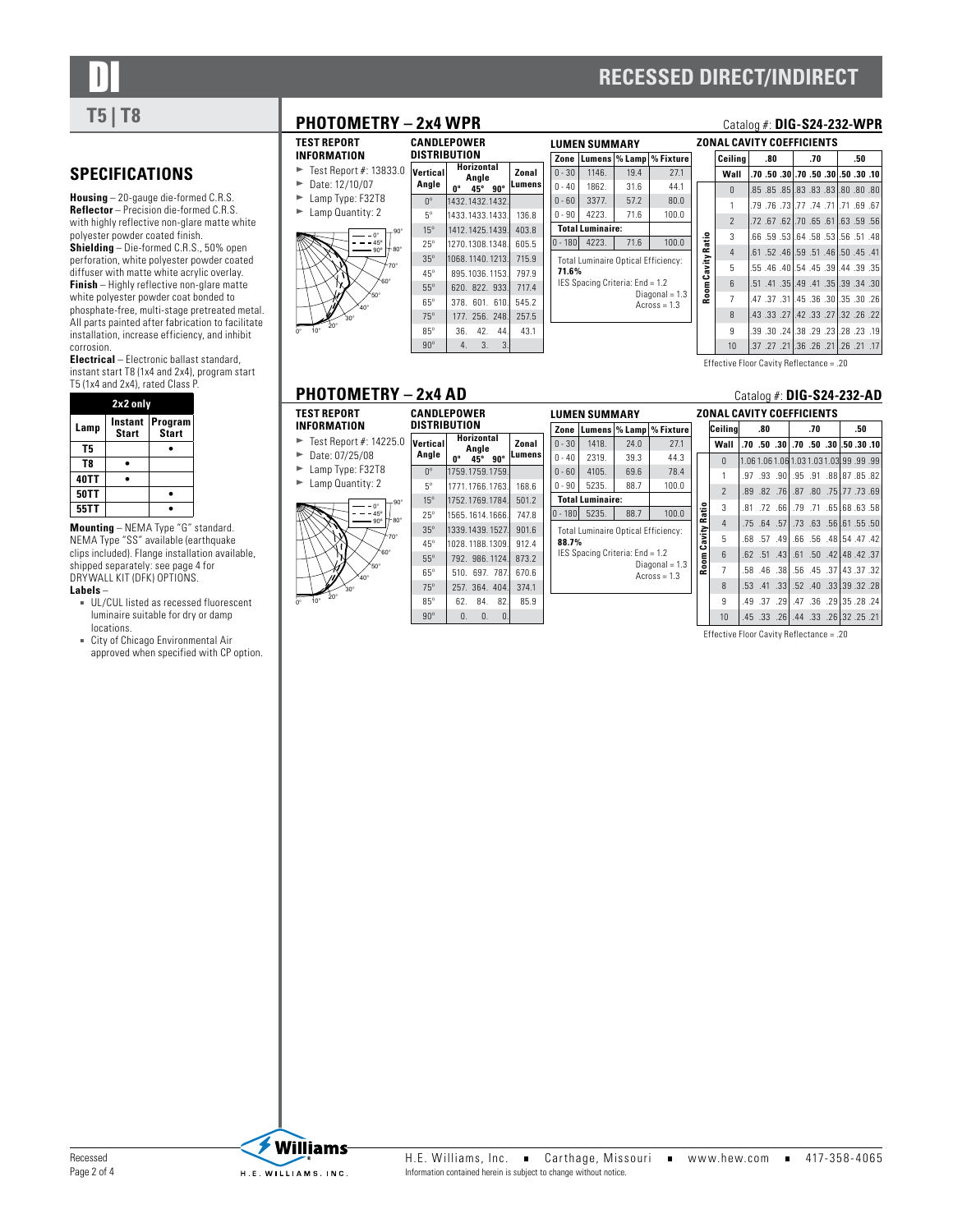# **RECESSED DIRECT/INDIRECT**

**CANDLEPOWER** 

# **PHOTOMETRY – 2x2 WPR** Catalog #: DIG-S22-240TT-WPR **T5** | T8

**TEST REPORT INFORMATION**

 $\blacktriangleright$  Test Report #: 13831.0

 $\blacktriangleright$  Date: 12/12/07

- $\blacktriangleright$  Lamp Type:
- F40TT/2G11



|   | DISTRIBUTION      |          |                            |            |             |
|---|-------------------|----------|----------------------------|------------|-------------|
| Ŋ | Vertical<br>Angle | 0°       | Horizontal<br>Anale<br>45° | $90^\circ$ | Zonal<br>ıs |
|   | $\mathsf{U}_0$    |          | 1344.1344.1344             |            |             |
|   | $5^{\circ}$       |          | 1344.1337.1338             |            | 127.7       |
|   | $15^\circ$        |          | 1287.1298.1312.            |            | 367.9       |
| ó | $25^\circ$        |          | 1175.1224.1258             |            | 564.2       |
| ö | $35^\circ$        |          | 1012, 1118, 1181.          |            | 696.0       |
|   | $45^\circ$        |          | 808. 987.1085.             |            | 749.8       |
|   | $55^\circ$        |          | 574, 826, 936.             |            | 712.8       |
|   | $65^\circ$        |          | 334 613 636                |            | 548.7       |
|   | $75^\circ$        |          | 141 235 253                |            | 236.4       |
|   | $85^\circ$        | 24       | 29.                        | 37         | 31.8        |
|   | $90^\circ$        | $\Omega$ | $\Omega$                   |            |             |

|       |           | <b>LUMEN SUMMARY</b>                       |      |                                    |
|-------|-----------|--------------------------------------------|------|------------------------------------|
|       | Zone      |                                            |      | Lumens   % Lamp   % Fixture        |
| Zonal | $0 - 30$  | 1060.                                      | 16.8 | 26.3                               |
| umens | $0 - 40$  | 1756.                                      | 27.9 | 43.5                               |
|       | $0 - 60$  | 3218.                                      | 51.1 | 79.8                               |
| 127.7 | $0 - 90$  | 4035.                                      | 64.1 | 100.0                              |
| 367.9 |           | <b>Total Luminaire:</b>                    |      |                                    |
| 564.2 | $0 - 180$ | 4035.                                      | 64.1 | 100.0                              |
| 696.0 |           | <b>Total Luminaire Optical Efficiency:</b> |      |                                    |
| 749.8 | 64.1%     |                                            |      |                                    |
| 712.8 |           | IES Spacing Criteria: End = 1.2            |      |                                    |
| 548.7 |           |                                            |      | Diagonal = $1.3$<br>Across = $1.4$ |
| 236.4 |           |                                            |      |                                    |
| 31.8  |           |                                            |      |                                    |
|       |           |                                            |      |                                    |

| ZONAL CAVITY COEFFICIENTS |                |                                          |  |  |     |  |  |     |  |
|---------------------------|----------------|------------------------------------------|--|--|-----|--|--|-----|--|
|                           | Ceilina        | .80                                      |  |  | .70 |  |  | .50 |  |
|                           | Wall           | .70, 30, 30, 30, 30, 30, 30, 50, 70, 70, |  |  |     |  |  |     |  |
|                           | $\Omega$       | 71, 71, 77. 74. 74, 74, 76. 76. 76. 76.  |  |  |     |  |  |     |  |
|                           | 1              | .70, 68, 641.64, 66, 691.68, 68, 70,     |  |  |     |  |  |     |  |
|                           | $\mathcal{P}$  | .64 .60 .55 .63 .58 .55 .56 .53 .50      |  |  |     |  |  |     |  |
|                           | 3              | .59. 46. 47 .50. 52. 48 .58. 59. 59.     |  |  |     |  |  |     |  |
|                           | $\overline{4}$ | .54 .47 .41 .53 .46 .41 .44 .40 .36      |  |  |     |  |  |     |  |
| Room Cavity Ratio         | 5              | 31. 34. 39. 35. 40. 34. 35. 49. 49.      |  |  |     |  |  |     |  |
|                           | 6              | .45 .37 .31 .44 .36 .31 .35 .30 .26      |  |  |     |  |  |     |  |
|                           | $\overline{7}$ | .41, 33, 27 .40, 32, 27 .31, 33, 41.     |  |  |     |  |  |     |  |
|                           | 8              | .38.29.24.37.29.24.28.23.20              |  |  |     |  |  |     |  |
|                           | 9              | 17. 20. 21. 21. 26. 26. 21. 26. 35.      |  |  |     |  |  |     |  |
|                           | 10             | .32, 18, 18, 18, 23, 18, 19, 32, 32, 32. |  |  |     |  |  |     |  |

Effective Floor Cavity Reflectance = .20

### **PHOTOMETRY – 2x2 AD** Catalog #: **DIG-22-240TT-AD**

| <b>TEST REPORT</b>                           | <b>CANDLEPOWER</b>   |                   |                            |                 |         | <b>LUMEN SUMMARY</b> |                         |                                 |                                     |         | <b>ZONAL CAVITY COEF</b> |             |         |  |
|----------------------------------------------|----------------------|-------------------|----------------------------|-----------------|---------|----------------------|-------------------------|---------------------------------|-------------------------------------|---------|--------------------------|-------------|---------|--|
| <b>INFORMATION</b>                           | <b>DISTRIBUTION</b>  |                   |                            |                 |         | Zone                 |                         |                                 | Lumens   % Lamp   % Fixture         |         | Ceilina                  | .80         |         |  |
| $\blacktriangleright$ Test Report #: 14229.0 | Vertical             |                   | <b>Horizontal</b><br>Angle |                 | Zonal   | $0 - 30$             | 1422.                   | 22.6                            | 27.6                                |         | Wall                     | .70.50.30   |         |  |
| $\blacktriangleright$ Date: 08/05/08         | Angle                | U <sub>o</sub>    | 45°                        | $90^\circ$      | Lumensi | $0 - 40$             | 2333.                   | 37.0                            | 45.4                                |         | $\Omega$                 | .97 .97 .97 |         |  |
| $\blacktriangleright$ Lamp Type:             | $\mathsf{n}^{\circ}$ | 1813, 1813, 1813. |                            |                 |         | $0 - 60$             | 4128.                   | 65.5                            | 80.3                                |         |                          | .90 .86 .83 |         |  |
| F40TT/2G11                                   | $5^{\circ}$          | 1809.1804.1803.   |                            |                 | 172.3   | $0 - 90$             | 5143.                   | 81.6                            | 100.0                               |         | $\overline{a}$           | .82 .76 .71 |         |  |
| $\blacktriangleright$ Lamp Quantity: 2       | $15^\circ$           | 1727, 1746, 1761. |                            |                 | 494.9   |                      | <b>Total Luminaire:</b> |                                 |                                     |         |                          |             |         |  |
| $-90^\circ$<br>n°                            | $25^\circ$           | 1567.1635.1682.   |                            |                 | 754.5   | 10 - 1801            | 5143.                   | 81.6                            | 100.0                               | Ratio   | 3                        | .75 .67 .61 |         |  |
| 45°                                          | $35^\circ$           | 1333.1463.1548.   |                            |                 | 911.8   |                      |                         |                                 | Total Luminaire Optical Efficiency: |         | $\overline{4}$           | .69.60.53   |         |  |
| $+$ 80°<br>$-90^\circ$                       | $45^\circ$           | 1040.1237.1355.   |                            |                 | 944.1   | 81.6%                |                         |                                 |                                     | Cavityl | 5                        | .63 .53 .46 |         |  |
| $-70^\circ$                                  | $55^\circ$           |                   |                            | 733, 968, 1102. | 850.2   |                      |                         | IES Spacing Criteria: End = 1.2 |                                     |         | <sub>6</sub>             | 40. 47. 58. |         |  |
| `60°                                         | $65^\circ$           |                   |                            | 466, 660, 757.  | 634.7   |                      |                         |                                 | Diagonal = $1.3$<br>$Across = 1.3$  | Room    | $\overline{7}$           | .53 .42 .35 |         |  |
| $50^\circ$<br>ʻ⊿∩°                           | $75^\circ$           |                   |                            | 218, 327, 360.  | 327.4   |                      |                         |                                 |                                     |         | 8                        | .49 .38 .31 |         |  |
| $30^\circ$                                   | $85^\circ$           | 35.               | 52.                        | 55.             | 52.9    |                      |                         |                                 |                                     |         | 9                        | .45 .34 .27 |         |  |
| $20^{\circ}$<br>$10^{\circ}$<br>'n۰          | $90^\circ$           | $\Omega$ .        | $\Omega$                   | 0.              |         |                      |                         |                                 |                                     |         | 10                       | .42 .31     | $.24$ . |  |

**LUMEN SUMMARY**

### **PHOTOMETRY – 1x4** Catalog #: **DIG-S14-232-WPR**

 $90^\circ$ 

**TEST REPORT INFORMATION**

▶ Test Report #: 13829.0 **Vertical**  $\blacktriangleright$  Date: 12/07/07

- ► Lamp Type: F32T8
- $\blacktriangleright$  Lamp Quantity: 2



|                 | CANDLEPOWER<br><b>LUMEN SUMMARY</b> |              |        |       |          |           |                         |                                            |                  |
|-----------------|-------------------------------------|--------------|--------|-------|----------|-----------|-------------------------|--------------------------------------------|------------------|
| DISTRIBUTION    |                                     |              |        |       |          | Zone      |                         | Lumens   % Lamp                            | % Fixture        |
| Vertical        | <b>Horizontal</b><br>Anale          |              |        | Zonal |          | $0 - 30$  | 1179.                   | 20.0                                       | 30.2             |
| Angle           | U0<br>45°<br>$90^\circ$             |              | Lumens |       | $0 - 40$ | 1913.     | 32.4                    | 49.0                                       |                  |
| $0^{\circ}$     | 1473.1473.1473.                     |              |        |       |          | $0 - 60$  | 3265.                   | 55.3                                       | 83.7             |
| $5^\circ$       | 1476.1479.1481.                     |              |        | 141.2 |          | $0 - 90$  | 3902.                   | 66.1                                       | 100.0            |
| $15^\circ$      | 1441.1455.1470.                     |              |        | 412.5 |          |           | <b>Total Luminaire:</b> |                                            |                  |
| $25^\circ$      | 1312.1352.1386                      |              |        | 625.1 |          | 0 - 180 l | 3902.                   | 66.1                                       | 100.0            |
| $35^\circ$      | 1118, 1186, 1191.                   |              |        | 734.6 |          |           |                         | <b>Total Luminaire Optical Efficiency:</b> |                  |
| $45^\circ$      |                                     | 952.1009 937 |        | 755.6 |          | 66.1%     |                         |                                            |                  |
| $55^\circ$      |                                     | 686 662 625  |        | 596.1 |          |           |                         | IES Spacing Criteria: End = 1.2            | Diagonal = $1.3$ |
| $65^\circ$      |                                     | 445 381 395  |        | 405.2 |          |           |                         |                                            | $Across = 1.3$   |
| $75^\circ$      | 227.                                | 178.         | 180.   | 191.9 |          |           |                         |                                            |                  |
| $85^\circ$      | 37.                                 | 37.          | 37.    | 40.4  |          |           |                         |                                            |                  |
| an <sup>o</sup> | $\cap$                              | $\cap$       | $\cap$ |       |          |           |                         |                                            |                  |

|                   | ZONAL CAVITY COEFFICIENTS |     |             |                   |  |     |  |                                                  |  |  |  |
|-------------------|---------------------------|-----|-------------|-------------------|--|-----|--|--------------------------------------------------|--|--|--|
|                   | Ceilina                   |     | .80         |                   |  | .70 |  | .50                                              |  |  |  |
|                   | Wall                      |     |             |                   |  |     |  | .70, .50, .30, .50, .50, .50, .50, .50, .70, .70 |  |  |  |
|                   | $\theta$                  |     |             | $.97$ $.97$ $.97$ |  |     |  | .91.91.95.95.95.91.91                            |  |  |  |
|                   | 1                         | .90 | .86         | .83 <sub>1</sub>  |  |     |  | .88.84.81.81.79.76                               |  |  |  |
|                   | $\overline{2}$            |     | .82 .76 .71 |                   |  |     |  | .80, 64, 70, 70, 80, 80,                         |  |  |  |
| Room Cavity Ratio | 3                         |     |             | .75 .67 .61       |  |     |  | .73 .66 .60 .64 .59 .55                          |  |  |  |
|                   | 4                         | .69 |             |                   |  |     |  | .60.53 .67 .59 .52 .57 .51 .60                   |  |  |  |
|                   | 5                         |     |             | $.63$ $.53$ $.46$ |  |     |  | .61 .52 .45 .50 .44 .40                          |  |  |  |
|                   | 6                         |     |             | .58 .47 .40       |  |     |  | .56 .47 .40 .45 .39 .35                          |  |  |  |
|                   | $\overline{7}$            |     |             |                   |  |     |  | .53, .42, .351, .52, .42, .351, .42, .53.        |  |  |  |
|                   | 8                         |     |             | .49 .38 .31       |  |     |  | .48. 37. 31.36. 30. 48.                          |  |  |  |
|                   | 9                         |     |             | .45 .34 .27       |  |     |  | .44 .34 .27 .33 .27 .22                          |  |  |  |
|                   | 10                        |     |             |                   |  |     |  | .42, 24, 241, 30, 30, 241, 30, 31, 42.           |  |  |  |

Effective Floor Cavity Reflectance = .20

|                      | ZONAL CAVITY COEFFICIENTS |       |              |             |     |  |  |                                              |  |  |  |
|----------------------|---------------------------|-------|--------------|-------------|-----|--|--|----------------------------------------------|--|--|--|
|                      | Ceilina                   | .80   |              |             | .70 |  |  | .50                                          |  |  |  |
|                      | Wall                      |       |              |             |     |  |  | .70, 30, 30, 30, 50, 70, 70, 50, 70, 70, 70, |  |  |  |
|                      | $\Omega$                  |       | .79.79.791   |             |     |  |  | 73, 77, 77, 77, 77, 77, 77,                  |  |  |  |
|                      | 1                         | .73   | .70          | .68         |     |  |  | .71 .69 .67 .66 .64 .63                      |  |  |  |
|                      | $\overline{\phantom{a}}$  | $-67$ |              | $.62$ $.58$ |     |  |  | .66 .61 .58 .59 .56 .53                      |  |  |  |
| Room Cavity Ra200tio | 3                         | $-62$ | $.56 - 51$   |             |     |  |  | .60 .55 .50 .53 .49 .46                      |  |  |  |
|                      | $\overline{4}$            |       | .57 .50 .44  |             |     |  |  | .56 .49 .44 .47 .43 .40                      |  |  |  |
|                      | 5                         |       | $.52 - .44$  | .39         |     |  |  | .51 .44 .38 .42 .38 .34                      |  |  |  |
|                      | 6                         |       | .48.00.341   |             |     |  |  | .47 .39 .34 .38 .33 .30                      |  |  |  |
|                      | $\overline{7}$            | .44   | $.36 \t .30$ |             |     |  |  | .43. 35. 30. 34. 43. 43.                     |  |  |  |
|                      | 8                         | .41   |              | $.32$ $.27$ |     |  |  | .40 .32 .26 .31 .26 .23                      |  |  |  |
|                      | 9                         | .38   |              | .29 .23     |     |  |  | .37.28.23.128.23.                            |  |  |  |
|                      | 10                        |       |              |             |     |  |  | .35, 20. 21. 26, 26, 24. 24. 26. 25.         |  |  |  |

Effective Floor Cavity Reflectance = .20